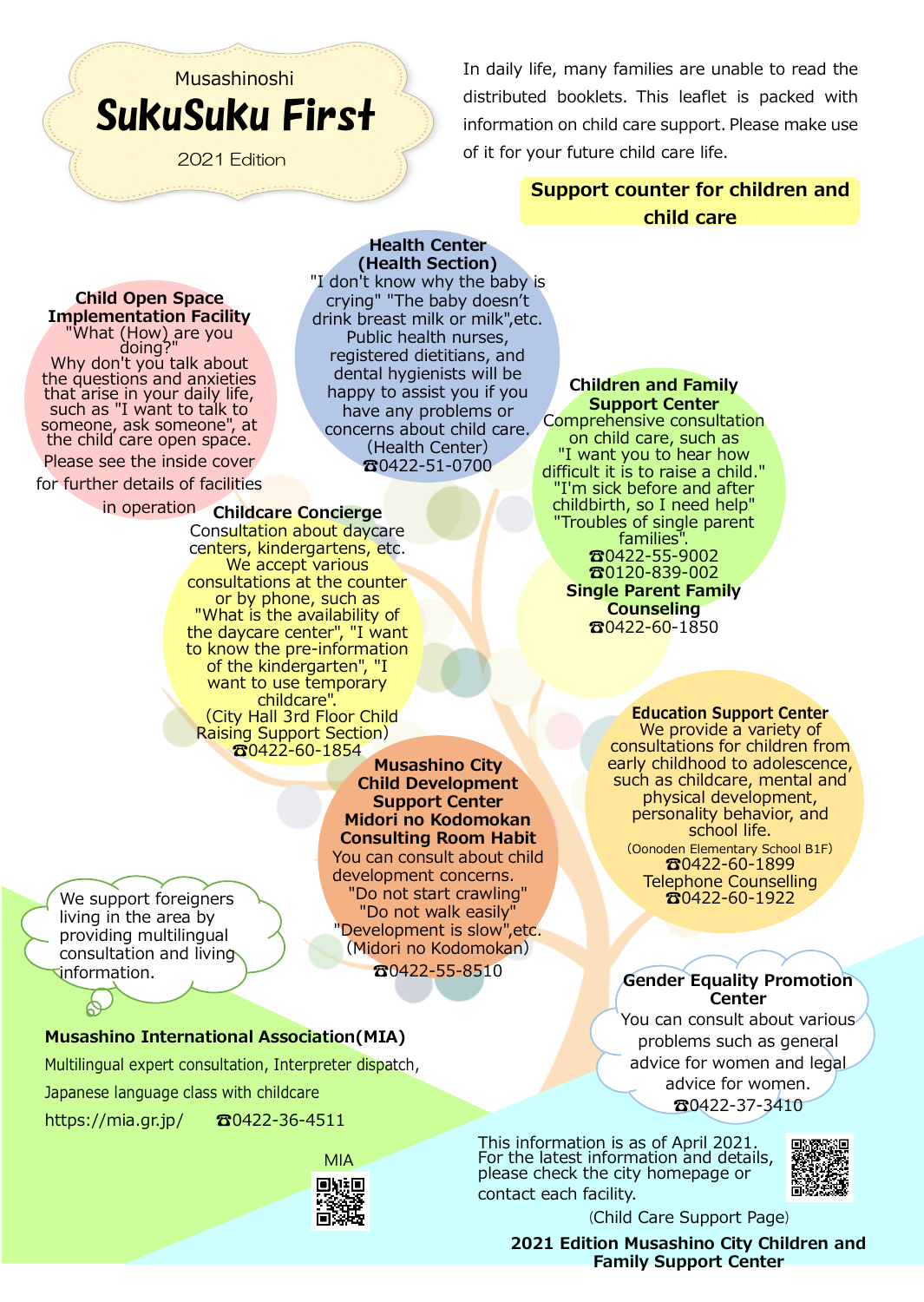※There may be some changes in the content to prevent the spread of the new coronavirus.

## Kindergarten/Nursery

At the kindergarten, we hold "events for preschoolers," "invitation to kindergarten events," and "child-care consultation service." At the nursery school, we carry out "Baby's open space,"

"Pre-mama's open space," "Opening of the garden," and "Other child care support projects" for parents and children who are raising children at home.

You can also consult with professional staff such as nursery teachers, nurses, and nutritionists. About the date and place, please check the city bulletin and leaflets.

③Directly to the kindergarten,

nursery



Minna no Tokotoko It is a small nursery room with a small child care open space. Courses such as spot childcare and baby massage are also held in the open space room. In the nursery room, you can also experience childcare. We support children and child care, mainly infants, in a warm atmosphere while connecting with the community.

①9:30-12:00,13:00-15:00 Spot childcare 9:00-17:00 (3<sup>rd</sup> Sat, Mon to Sun except New Year Holidays) ②Sat・Sun・Public holiday, New Year holidays (Dec29-Jan3) Other temporary holidays (spot childcare

is available) ③0422-27-7195

Ten Million House Hanadokei It is a facility that can be used by parents and children of infants and the elderly to interact with each other. Feel free to drop in and enjoy your meal (charged) or tea at any time. The room "Loople" on the 2nd floor is a room where infants and children can spend their time freely and connect with many friends. There are also various events. ①10:00-16:00

 $(1)9:00-16:00$ ②Fri・Sat・Public holiday (Excluding Children's Day)、 New Year holidays ③0422-56-3210



②Sat・Sun(Open on public holidays), New Year holidays③0422-32-8323



 $(1)9:00-16:00$ ②Sun・Mon・Public holiday (Excluding Children'sDay)、 New Year holidays ③0422-20-3210

> Omochya no Gururin Preschoolers living in the city, their parents, and their families can play freely. We also hold handmade toy meetings, workshops, toy hospitals, toy rental businesses, etc. to convey the charm of toys. ①10:00-16:00 ②Sun・Mon・Public holiday, New Year holidays ③0422-37-2016



## Komisen Oyako Hiroba

It is a child care open space that is held once or twice a month in one room of all community centers in the city. It is for preschool children and parents. User support specialists from 0123 facility and children's center staff, and city child care support advisors are also seconded. There is also a collabono Komisen Oyako Hiroba sponsored by child care support groups and local residents. Please check the city bulletin and homepage for the date and place of the event.

Sakai Kodomoen Ikkotto Sukusuku Izumi alikuwa na Gururin (Center) Sukusuku Izumi This is a complex child care support facility that includes three businesses: "child care open space," "temporary custody," and "small-scale childcare" for parents and children who are raising children. We aim to be a place in the community where everyone loves and grows children, and wherever you come,you can feel relieved. ①10:00-16:00 ②Sun・Mon・Public holiday, Summer(Aug13-15) There are other temporary holidays, New Year holidays (Dec29-Jan5) (Temporary storage available from Monday to Saturday) ③0422-77-0213

③0422-60-1239 (Children and Family Support

It is a child care support room in the Sakai Kodomoen where preschoolers living in the city and their parents can play freely. Specialized staff such as nursery teachers, nurses, and nutritionists at Sakai Kodomoen also provide consultation on child care. ①9:00-16:00

②Sun・Public holiday,New Year holidays Temporarily closed due to events at Sakai Kodomoen ③0422-53-2312



## 0123Harappa

## Sakurazutsumi Jidoukan It is a facility that aims to

promote the healthy growth of children through play and enrich their emotions. There is also a library. You can also eat from noon to 1 pm. ①Apr-Sep:9:30-17:30 Oct-Mar:9:30-17:00 ②Sun・Public holiday (Excluding Children's Day) New Year holidays (Dec29th-Jan3rd) ③0422-53-2206



There are Child care supporter at 0123Facility and Sakurazutsumi Jidoukan<sup>/</sup>



Gathering of twins and triplets Gatherings for families with multiple births are held at the city hall and Sakurazutsumi Jidoukan. Let's have fun while talking about the problems unique to multiple births and chatting about ideas and information exchange for multiple births. Participation of pre-mama and senior mama is also welcome. There is also an online gathering that connects to the venue online.

(No reservation required) For details on dates, etc., please check the city bulletin, the city homepage. ③0422-60-1239

(Children and Family Support Center)





Family Support Center It is an activity of mutual support in the community between those who need help raising children (family members) and those who help (support members). The center's advisor will<br>match both members. members. (Target: 6 months to 6th grade) For details on procedures and usage fees, please contact the center directly or check the homepage. ■<br>茶碗  $①7:00 - 20:00$ ③0422-30-8077

Issued by: Musashino City Children and Family Support Center  $0, 4, 2, 2-6, 0-1, 2, 3, 9$ 



### 0123Kichijoji children.

Child care open space Mizukikko Tea ceremony with children, flower arrangement experience, baby measurement, child care consultation, handprint foot print art, rhythmic, nursery rhyme, baby massage, English, interaction with the elderly center, seasonal work, etc. We connect with our community through raising our children as we do what we can together. We are currently delivering some events online as well. ①10:00-16:00 ②Sat・Sun・Public holiday, New Year holidays ③0422-38-5150



Ask for the care of my child

## 0123Facility

Children aged 0 to 3 and their families can easily visit and play freely at any time. The staff is always available for child care consultations. We also hold various courses to support the growth of children and the interaction between parents and

### Child Care Support Mark

It is a manifestation mark that we're warmly watching over the parents and children who are raising children in the area. And we hope that the children and their parents who grew up here will soon turn their attention to those who have various circumstances such as old age and disabilities in the area. With that in mind, we are spreading this mark.



# Child Care Open Space

Indoor playground / Facility information The child care open space is a place where parents and children can spend their time with peace of mind by meeting and connecting with each other and their parents. You can also get advice on child care, child care support information, and local information. There is also a child care open space where seminars are held. Please go to the child care open space near you.

(1) Usage time (2) Closed days (3) Contact information \* Please contact each facility for details.

Any child care open spaces are available for consultation. Feel free to ask child care supporter when you need help.

> Other Open Spaces [Open space sponsored by Komisen] Keyaki Komisen: Keyaki Komorebi Hiroba [Open space held by regional social welfare association] Kichijoji Nishi Komisen: Hiroba Hiyoko Chyuo Komisen:Oyako Nikoniko Hiroba Kyounan Komisen: Kumano Hiroba For details on the date and place, please check the city homepage.